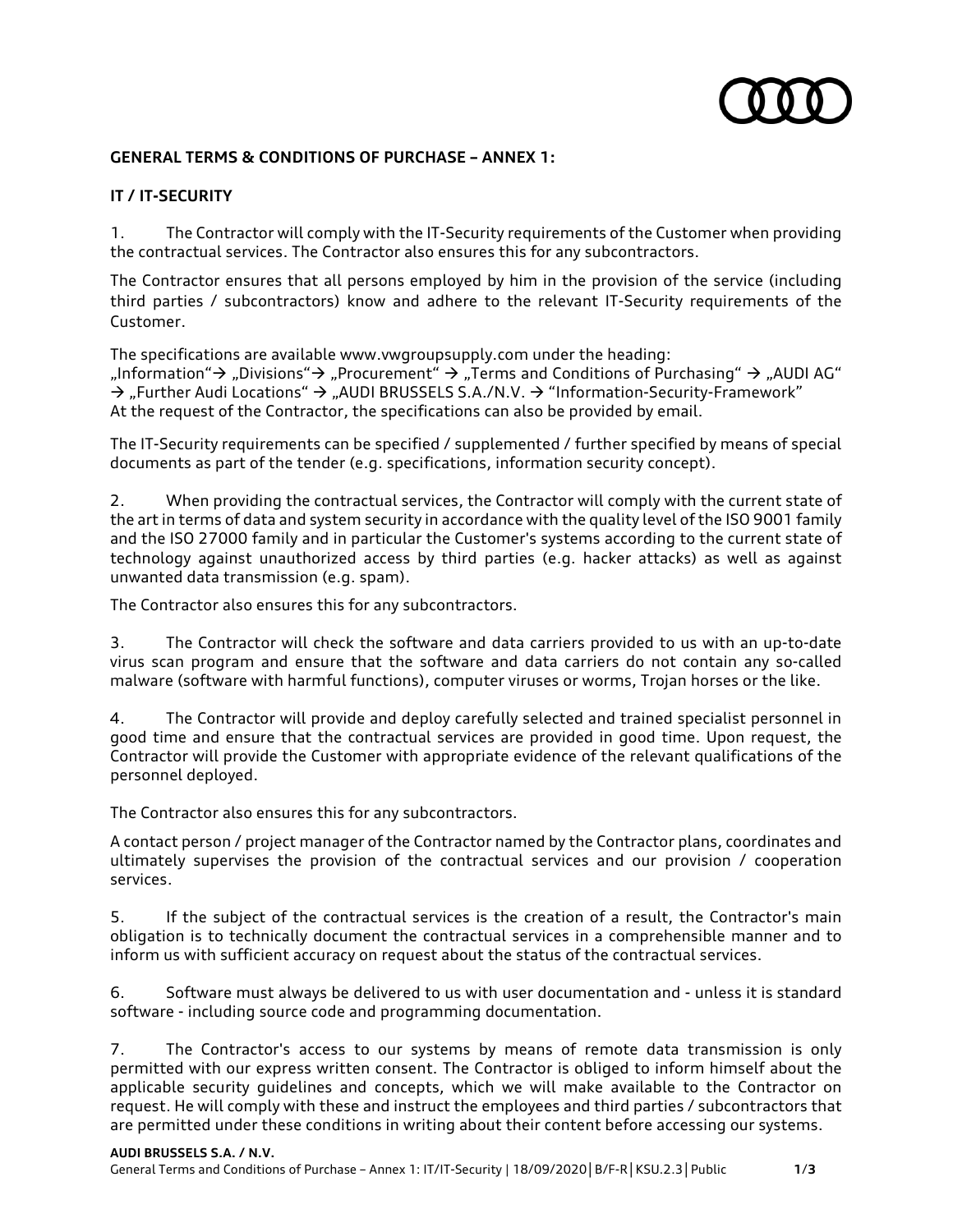8. IT-Resources that are provided by us may only be used by the Contractor and his employees and / or subcontractors to fulfill the contractual services. Passwords or passwords may not be saved or passed on; these must be changed after 365 days at the latest.

The Contractor may use the IT-Resources provided and is not allowed

- to make any changes to the hardware
- to deactivate and / or change any safety settings or programs
- to install any software

In the case of provided, mobile IT resources (e.g. laptop), the Contractor takes suitable measures to ensure that they are protected against loss and theft.

The Contractor ensures that this is observed by all persons employed by him (including third parties / subcontractors).

9. We reserve all rights, in particular property rights and copyrights, to the technical requirement profiles, illustrations, drawings, calculations, samples and other documents made available to the Contractor; they may not be made accessible to third parties without our express written consent. Such documents and information are to be used exclusively for the provision of the contractual services and are to be returned to us without being asked after the contractual services have been concluded.

10. Unless otherwise stipulated in the order, the Contractor will provide all necessary infrastructure services for us at no additional cost. Infrastructure services are all preparatory services required in connection with the software and / or hardware services and / or applications (such as planning, construction, construction or installation of systems or IT-Workstations).

11. At our request, the Contractor will offer us support services at customary market conditions.

Support services are all accompanying services required in connection with the software and / or hardware services and / or applications and / or infrastructure services, such as training, advice, optimization, maintenance / care.

12. If the Contractor provides us with standard software (also by way of a download), we acquire simple, sub-licensable, temporally, spatially and content-unrestricted rights for our own use.

13. For all other results that are the subject of the contractual services (individual software, software created in the context of customizing, documentation, concepts, etc.), we acquire exclusive, transferable, sub-licensable, temporally, spatially and content-unrestricted usage rights

14. Use of open source software in the context of contractual services is only permitted with our prior written consent.

15. If the Contractor uses open source software without our prior written consent, the Contractor must, at our request, do everything reasonable to replace the open source software with proprietary software of equal value. This is done cost-neutral for the Customer.

16. The Contractor shall indemnify us indefinitely from all third-party claims and associated costs due to the use of open source software by the Contractor without our prior consent, unless the Contractor is not responsible for the use.

17. "Click Wrap- / Shrink Wrap" license terms are not effective against us under any circumstances.

18. In order to handle security incidents, the Contractor must adhere to the Customer's incident management procedure from the beginning of the respective service.